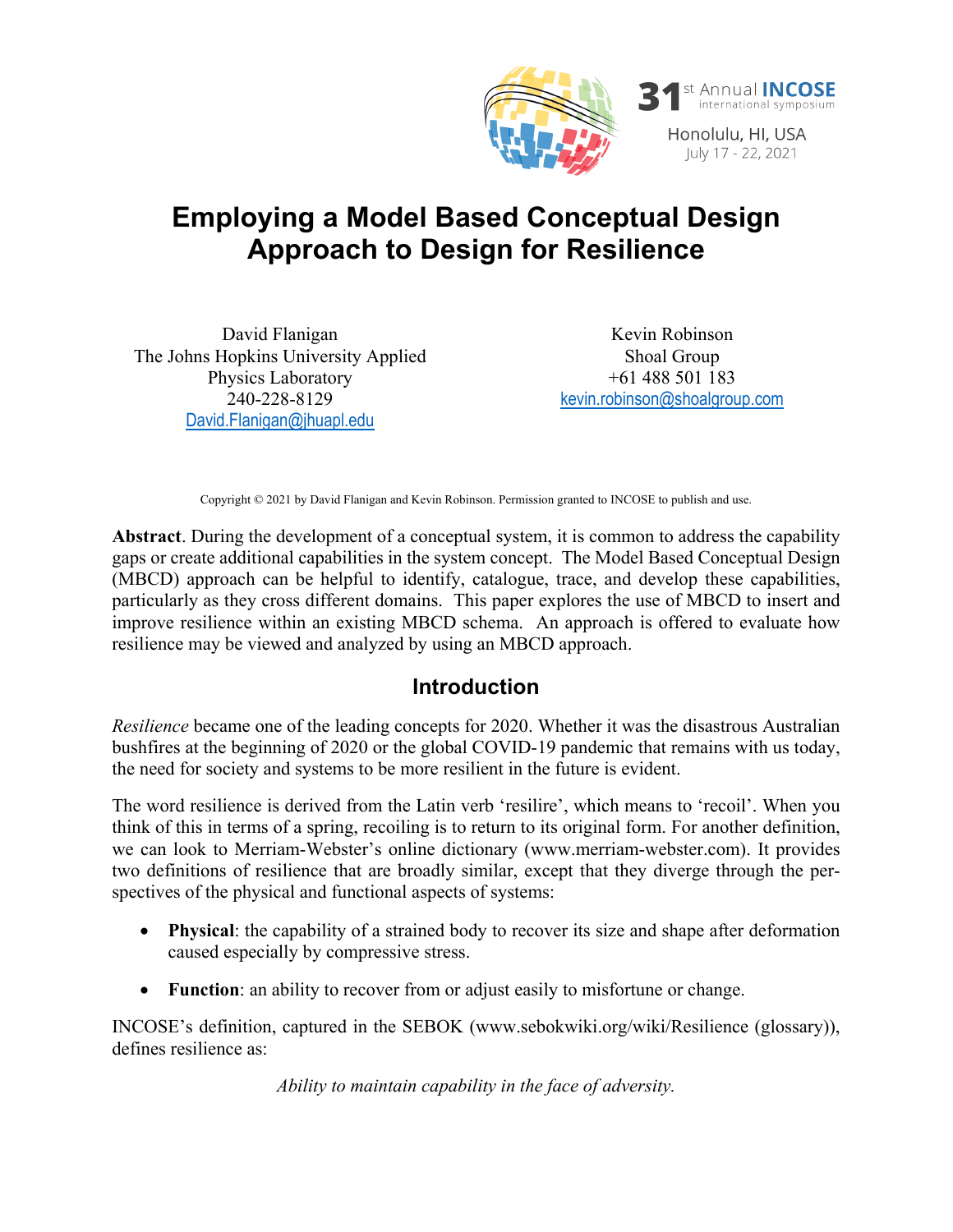Broadly, we can think of *resilience* as the need for a system of interest to continue to perform (function) in a resilient manner, i.e. being able to maintain capability in the face of adversity. Resilience is, therefore, the ability of a system to firstly be robust and resist the misfortune, or shock, and then secondly recover from the shock-induced change in performance and hopefully re-attain the original performance or better.

Resilience, as identified from the events of 2020, is a concept for Systems of Systems (SoS); a focus on the resilience of a SoS to maintain capability in the face of adversity. Resilience emerges at the mission level (Bodeau et al., 2014), so should be firstly considered at the operational level when developing or acquiring a new system. Secondly, it should be considered at the Test and Evaluation (T&E) of the system when the emergence of resilience should be tested for and validated.

Research on Model Based Conceptual Design (MBCD) (Flanigan and Robinson, 2019 and 2020) demonstrated the need to incorporate the T&E domain and consider how to adjust the proposed T&E in the Concept Phase to support successful system development. The model-based framework they proposed demonstrated the operational level information and, though MBCD, extended the traceability to T&E information so that the T&E domain can be adjusted to better validate the system under test.

The research outlined in this paper seeks to demonstrate adequacy of the MBCD approach, and its extension into the T&E, to demonstrate how resilience can be designed for by firstly considering resilience in the Concept Phase, and secondly ensure that the T&E is adequately identified to validate the defined resilience measures.

### **Context**

Highlighted by Bodeau et al. (2014), resilience is a concept at the mission level. At the mission level, the military define the system-of-systems as a larger system that delivers a capability, as a "combined effect of multiple inputs" (Australian DoD, 2006). We consider a SoS to be a collection of constituent systems that the USA DoD Defense Acquisition Guidebook (Defense Acquisition University, 2010) recognizes four types SoS, summarized below:

- **Directed SoS**: The directed SoS engineered and managed to fulfil a specific purpose. The constituent systems can operate independently, but their normal operational mode is subordinated to the central managed purpose.
- **Acknowledged SoS**: The acknowledged SoS has recognized objectives and a designated manager, with the constituent systems retaining their independent ownership, objectives, funding, and development and sustainment approaches. Changes in the systems are based on collaboration between the SoS and the system.
- **Collaborative SoS**: The constituent systems interact voluntarily to fulfill agreed upon central purposes. The central players collectively decide how to provide or deny service by providing some means of enforcing and maintaining standards.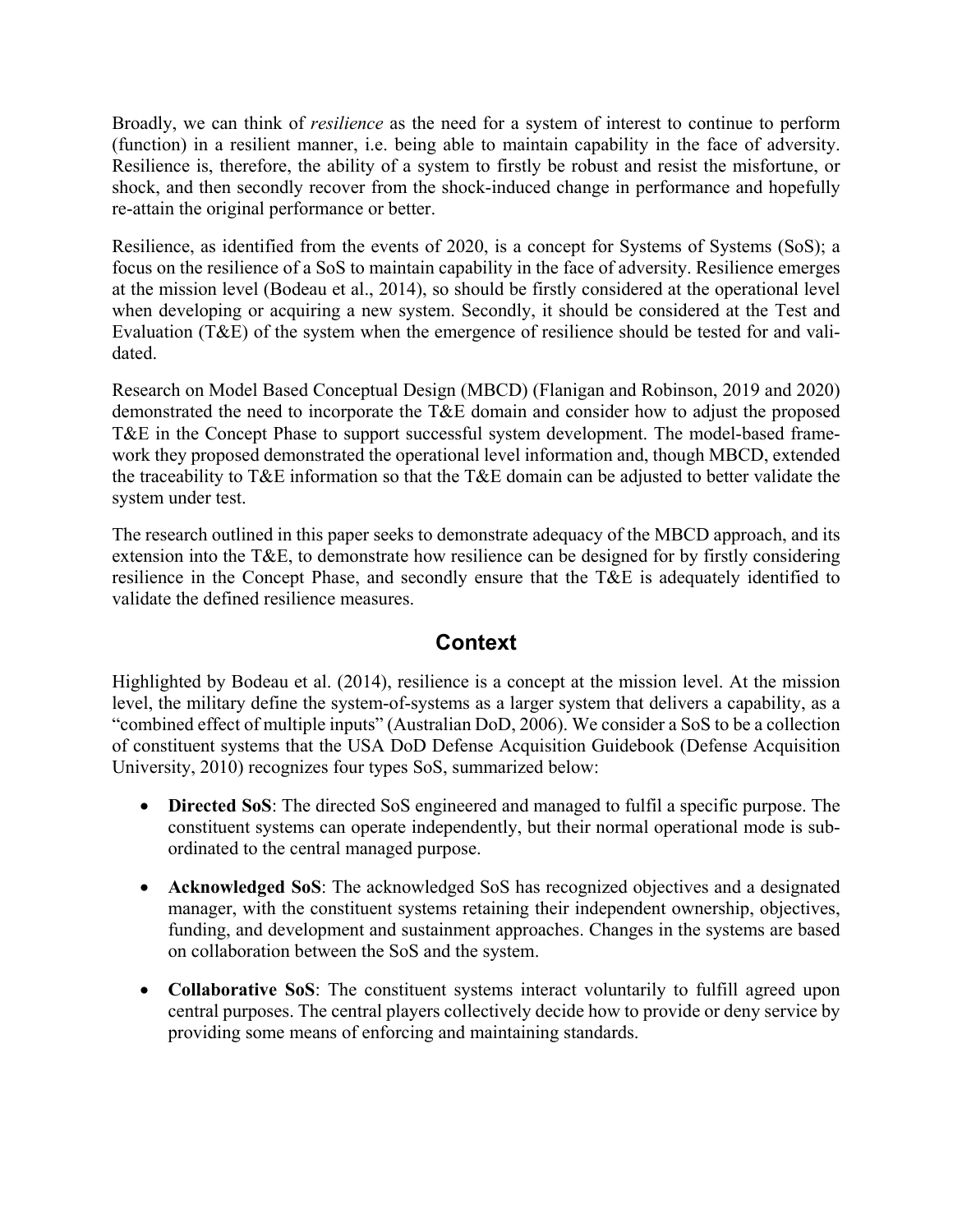• **Virtual SoS**: There is no central management authority or agreed upon purpose for the SoS. Large-scale behavior emerges, relying upon relatively invisible mechanisms to maintain it.

For both the Directed and Acknowledged SoS, and to some extent the Collaborative SoS, they can collectively identify the operational needs that enable them to maintain capability in the face of adversity. A resilient SoS needs to "*anticipate, withstand, recover from, and evolve to improve capabilities in the face of, adverse conditions*" (Bodeau & Graubart, 2011). The goals of a resilient SoS are to *anticipate* the imminent adverse condition, then *withstand* that adverse condition, and then *recover* from the adverse condition induced change in performance and the hopefully *evolve* the original performance or better. In some contexts, resilience can be considered opposite of brittleness. If there is no robustness to *withstand* the adverse condition and the effects promulgate through the system unabated, then the system will fail. There will be no opportunity to *recover*. If there is robustness and the systems can *withstand* the adverse condition, but no *recovery*, then the effects of the shock will still promulgate through the system unabated, albeit at a slower rate, and the system will again fail. In both cases, the system is brittle, with catastrophic failure resulting from the adverse conditions. The designer of the system must design for resilience and avoid brittleness in the system.

To engineer a system that contributes to the resilience of the SoS, the designer must consider the principles that guides the designer through the conceptual design of the systems of interest. From the literature, Jackson and Ferris (2013) outline 14 principles of resilience, with their independencies, that can provide this guidance. Their paper summarizes "…the purpose of each principle, its limitations, vulnerabilities, and conflicts with other principles" and considers four broad categories for resilience principles. For robustness, and the ability to withstand the adverse condition, Jackson and Ferris consider Capacity and Tolerance. They consider Capacity as the ability of the systems to survive, whereas Tolerance is its ability to degrade gracefully. For recovery, they consider Flexibility in systems design as it allows for the systems to adapt and recover from the adverse condition. Finally, Cohesion is considered across the whole resilience concept as the ability of the system to perform as a whole and be resilient to the adverse condition.

Aligned to the four broad categories for resilience are the 14 principles themselves. They identify principles<sup>[1](#page-2-0)</sup> from functional redundancy through to human-in-the-loop, all of which provide the guidance that can inform the conceptual design of a system in the context of the mission (and SoS) the system is contributing to. In exploring the adequacy of the MBCD approach, these principles will be investigated in the application of the schema. Additionally, when considering alternative solutions to delivering resilience in a SoS, a quick-look assessment will be made against the resilience design principles.

The US Department of Defence (DoD) utilizes an Analysis of Alternatives (AoA) approach that is "…an analytical comparison of the operational effectiveness, suitability, risk, and life cycle cost of alternatives under consideration to satisfy validated capability needs." (Office of Aerospace Studies, 2017). For the concept of resilience with its potentially large solution space, particularly

 $\overline{a}$ 

<span id="page-2-0"></span><sup>&</sup>lt;sup>1</sup> Rather than describing the principles in detail in this paper, we recommend readers remind themselves of these principles by reading Jackson and Ferris (2013).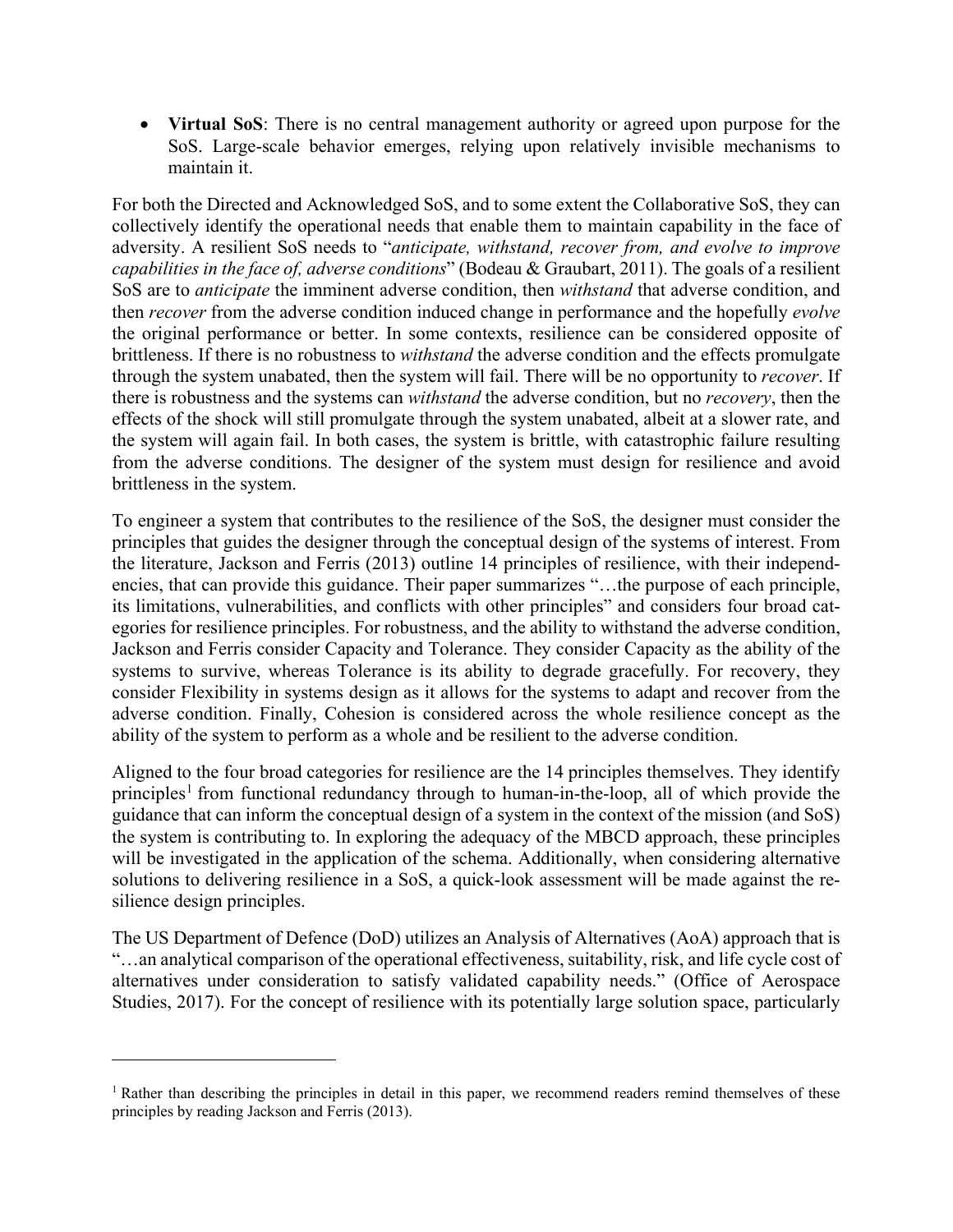in the context of a SoS, the AoA approach provides a framework that can be employed to keep a capability focus to derive the system of systems resilience needs.

### **Approach**

To investigate the adequacy of the MBCD approach to design for resilience a three-step approach is taken and described in this paper:

- 1. Assess the suitability of the MBCD Schema against the frameworks published that describe the concept of resilience.
- 2. Establish the Analysis of Alternatives framework to test the MBCD approach with the example of bushfire resilience.
- 3. Conduct a thought-experiment to demonstrate the viability of the application of the MBCD Schema for resilience.

### *Test Case: Bushfires*

The Australian Royal Commission into National Natural Disaster Arrangements recently presented its report to the Australian Parliament (COA, 2020). This report focused on recommendations that would lead to a nation "…capable of building our resilience, and better addressing future preparation for, response to, and recovery from, natural disasters." Recommendations from the report cover all aspects of resilience. This includes enhancing Australia's ability to *anticipate* bushfires through "multi-agency national-level exercises", *withstand* through "interoperable communications for fire and emergency services", and *recover* through "establishing a standing resilience and recovery entity". Finally, the Australian Royal Commission itself is an example of a guidance process that *evolves* to improve Australia's national bushfire response capabilities.

The examples of bushfires from around the world, including the Australian bushfires of 2019/20, provide a resource-rich case study in which to test the adequacy of an MBCD approach to design for resilience through a thought-experiment.

#### **Suitability of the MBCD Schema for Resilience**

As we evaluate the previous MBCD schema developed (Flanigan and Robinson, 2019) to show the relationships between the system domain, operational domain, and test domain, the primary motivation was to explore how different parts of each domain can interact and influence other domains. However, this was designed primarily with the system development in mind, and tracing to how system functionality and performance will represent operational activities and metrics, resulting in a well-informed operational need. In this paper, we will explore resilience as a concept at the mission level – and seek to understand how a capability need of increased system resilience will result in the derivation of additional operational activities and metrics, in addition to influencing the test and system domains. We examine each domain in detail with a notional example of bushfire resilience to determine if the MBCD schema retains its validity. Figure 1 provides an overview of the interactions between the three domains.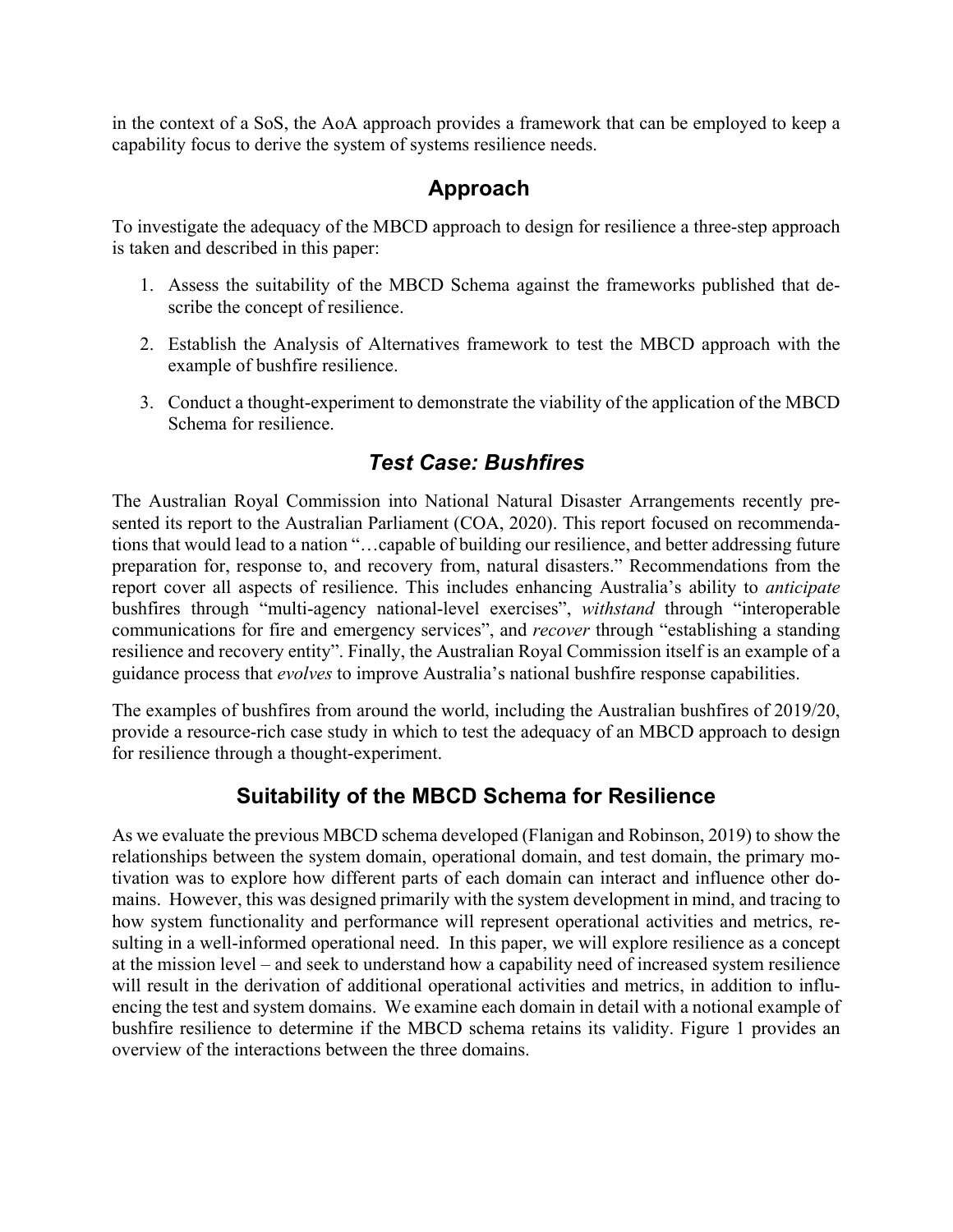

Figure 1. Overview of MBCD Domain Interactions

### *Operational Domain*

We start in the operational domain, as the operational need is derived from historical data and current events that motivate such a need for bushfire resilience. From September 2019 – March 2020, the world watched as Australia endured a period of unusually intense bushfire in many parts of the country. Thus, we are motivated to introduce new operational needs that promote additional resilience for systems against fires. In this context, the SoS of an Australian neighborhood, needs to be resilient to bushfires.

For the purpose of this paper and the bushfire test case, we will define the "system" as any residential home, which can be singular or multiple systems, such as a housing development. The operational need can be refined by different operational constraints, which may describe environmental conditions, or the structure of the housing development, housing density, amount of landscaping and open area between houses, etc. which may influence the home resilience against bushfires.

The operational needs may also generate additional operational activities that may assist the homeowner from saving their home from fires such as employing fire suppression systems, placing buffers (man-made or natural) between the home and potential fire areas, or employing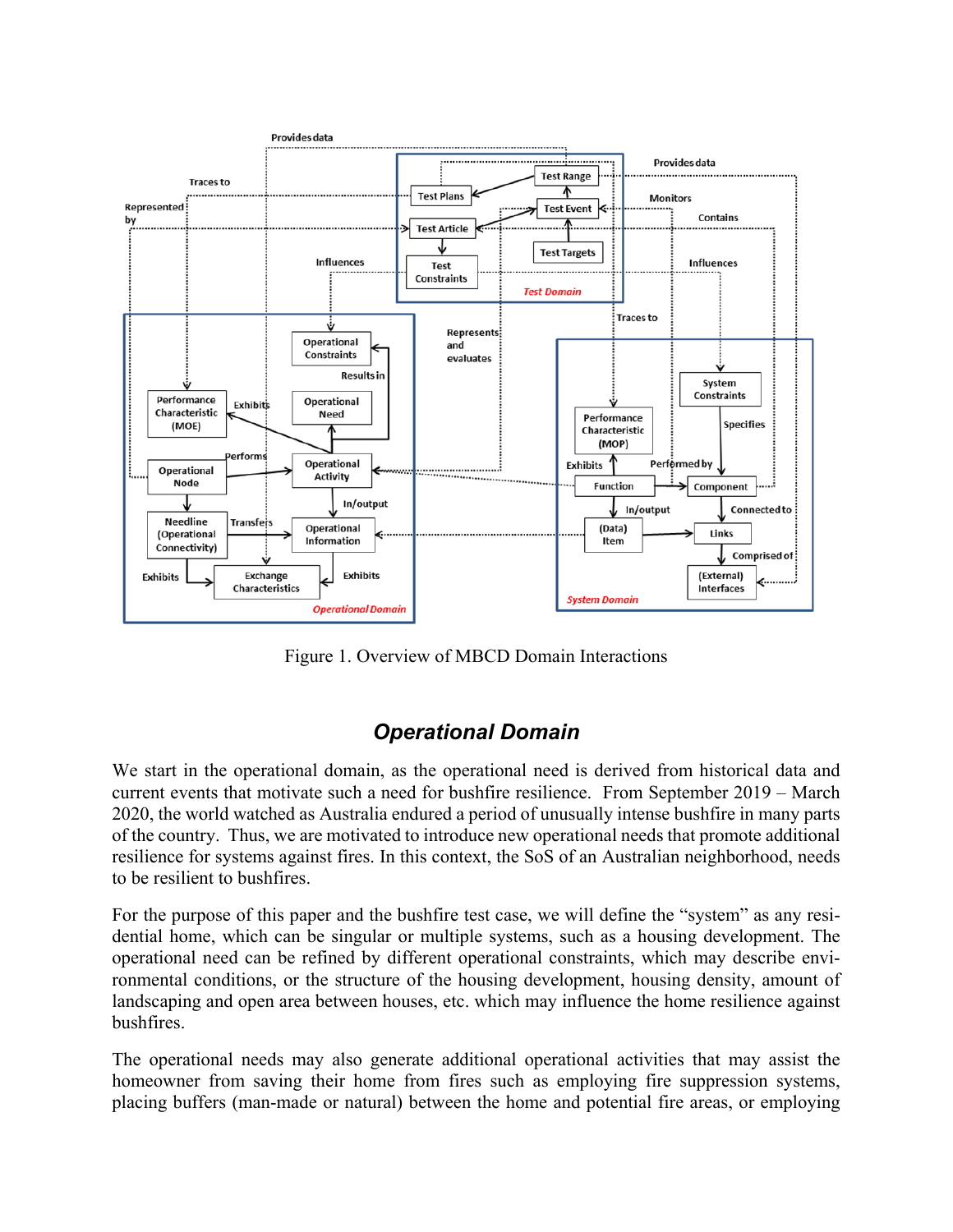robust fire suppression assistance, such as additional fire trucks and firefighting capabilities. These activities will influence the performance characteristics in terms of how much damage can be sustained to a single house (or neighborhood), time involved from alerting to actions, etc.

In summary, we believe that resilience can be addressed within the operational domain of the MBCD Schema.

#### *System Domain*

As alluded to in the operational domain, several solution sets that comprise systems that provide additional resilience to bushfires could be considered, and should be considered in the context of the design principles defined by Jackson and Ferris (2013). An example of a layered defense design principle would be an automated sprinkler system for the home that could alert to fires in close proximity to the house and activation of a water mist or fire retardant, which are components that perform the functions that implement the operational activities. System constraints could be a limited water or retardant capacity to provide protection, thereby influencing the amount of resilience. Other applications in the system domain could be less material, while still adhering to the layered design principle, such as increasing the amount of open space or clearing dead brush that could hasten the fire spread throughout the community; the functions more oriented towards the clearing, with a measure of how much is cleared and the resilience improvement. We may see a similar reversal of flow of influence throughout the system domain as in the operational domain, to consider the different solutions, and consider that resilience can be adequately addressed within the system domain of the MBCD Schema.

#### *Test Domain*

In the test domain, depicted in Figure 1, the flow of influence is likely to remain similar to the original schema. We can see the test articles will still be influenced by the operational nodes (represented by) and system components (contains), and then continue to influence the test constraints, test events, test range, etc. This is to be expected, as the test domain is reacting to the changes in the operational and system domains in order to provide a realistic test environment and elements to evaluate the system concepts and operational needs. Where it differs is the consideration of resilience – part of the challenge is how to measure "what is resilient?" and "how much resilience do I need?" as a few example questions. The test environment may need to be refined in order to provide additional threat challenges beyond the original system or operational requirement. However, for the purposes of this paper the Test Domain of the MBCD schema can consider resilience in its definition.

#### **Analysis of Alternatives for Resilience Space**

As discussed, we will consider three separate concepts that may enhance resilience to bushfires for the homeowner. The first concept is to augment the capabilities of fire and emergency services – this may increase the number of vehicles available to the community, or increase the number of fire stations to reduce the distance and time needed to arrive on scene to combat the fires. Other capabilities could employ additional hose capacity to increase the intensity of response once arrived. This both improves both the robustness of the buildings to fire, and aids recovery by en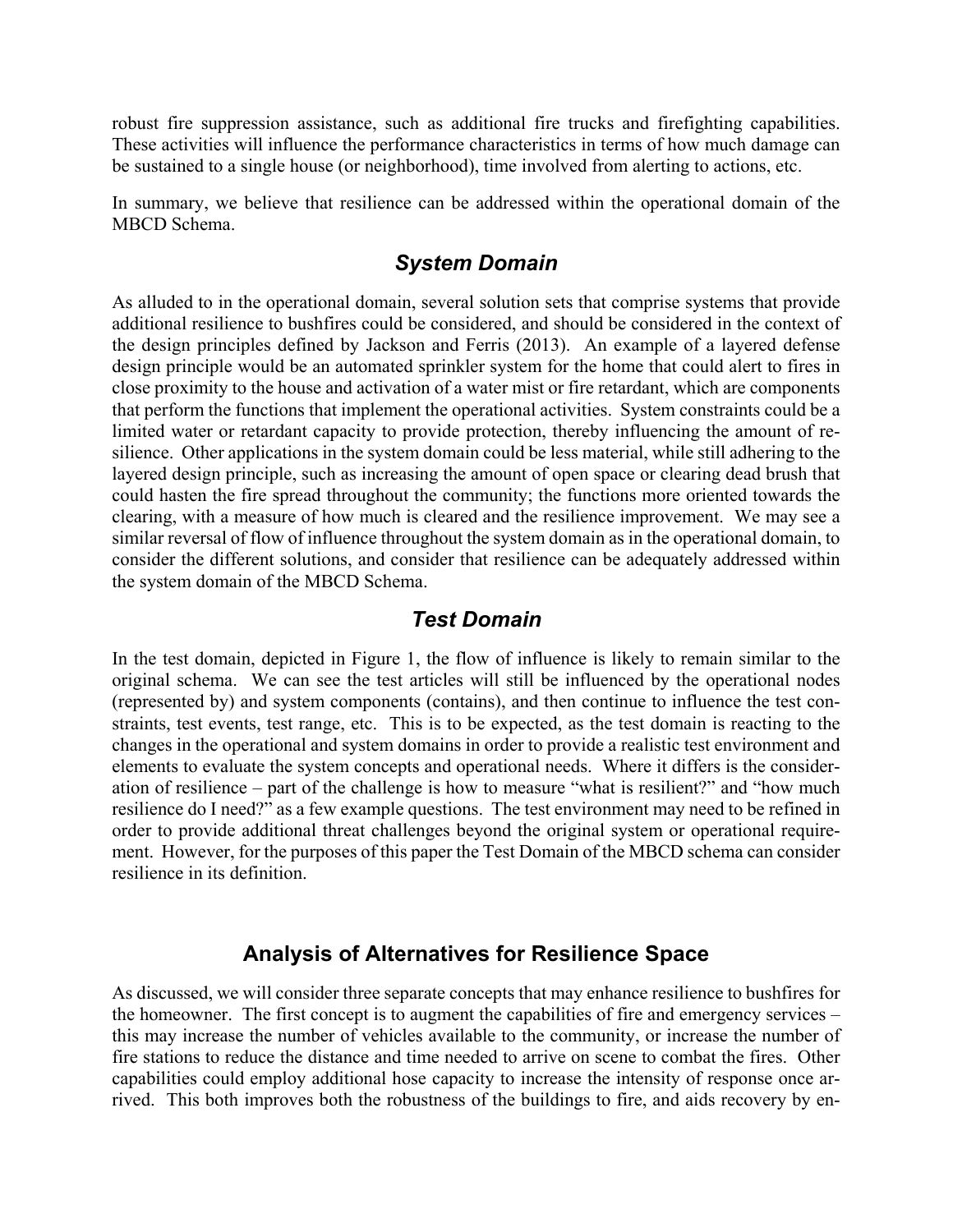suring the community can safely return to the bushfire region earlier. The second concept is to provide the home with a self-contained fire suppression capability in which to sense the fires and then deploy the fire retardant agent around the home to prevent the spread of fire and increase robustness. The variability could include a different number of deployment agents, capacity of agent, and range of deployment. A SoS approach may also emerge with the second option: if multiple adjacent homes employ this method and have an overlapping area of protection, this could potentially enhance the amount and duration of protection to the community, dependent on the fire suppression effectiveness. The third concept is to clear area surrounding the homes as well as nearby the community, preventing the spread of fire and enhancing robustness. The variability could include the amount of area that is cleared, obviously influencing the landscaping and style of the community.

Within the AoA handbook, one of the objectives is to explore the potential solution space for the desired capability and conduct analysis to determine if the alternatives to address the mission objectives.

These three notional concepts will then be evaluated using the modified schema to determine if we can acquire sufficient insight into resilience requirements as well as system and testing domain considerations. Stakeholder input and concurrence in these areas are key to ensuring all interested parties have a common view of the concept space. Table 1 summarizes the alternative space and the characteristics that could assess each of the concepts.

| Concept                                       | Area covered                                        | Responsiveness                                                              | Time to set<br>up                              | Effective time<br>of coverage                                                  | Extinguisher ef-<br>fectiveness                                                             |
|-----------------------------------------------|-----------------------------------------------------|-----------------------------------------------------------------------------|------------------------------------------------|--------------------------------------------------------------------------------|---------------------------------------------------------------------------------------------|
| Augmented<br>fire and<br>rescue ser-<br>vices | Mobile to<br>cover multi-<br>ple homes as<br>needed | Longer time to<br>arrive (single to<br>tens of<br>minutes)                  | Longer<br>time to set<br>up to water<br>system | Dependent on<br>water availa-<br>bility and hu-<br>man exposure<br>to elements | Extinguishing of<br>fire in multiple<br>places dependent<br>on fire spread and<br>intensity |
| Home ex-<br>tinguisher<br>system              | Adjacent to<br>home,<br>non-movable                 | Some time to<br>sense the fire<br>and activate the<br>system $(< 1$<br>min) | None                                           | Dependent on<br>extinguisher<br>agent reservoir<br>capacity                    | Extinguishing of<br>fire limited to<br>area next to home                                    |
| Clearing<br>adjacent<br>brush areas           | Adjacent to<br>home,<br>non-movable                 | Immediate                                                                   | None                                           | No limit                                                                       | No active extin-<br>guishing of fire;<br>prevents spread                                    |

Table 1: Alternative Concept Space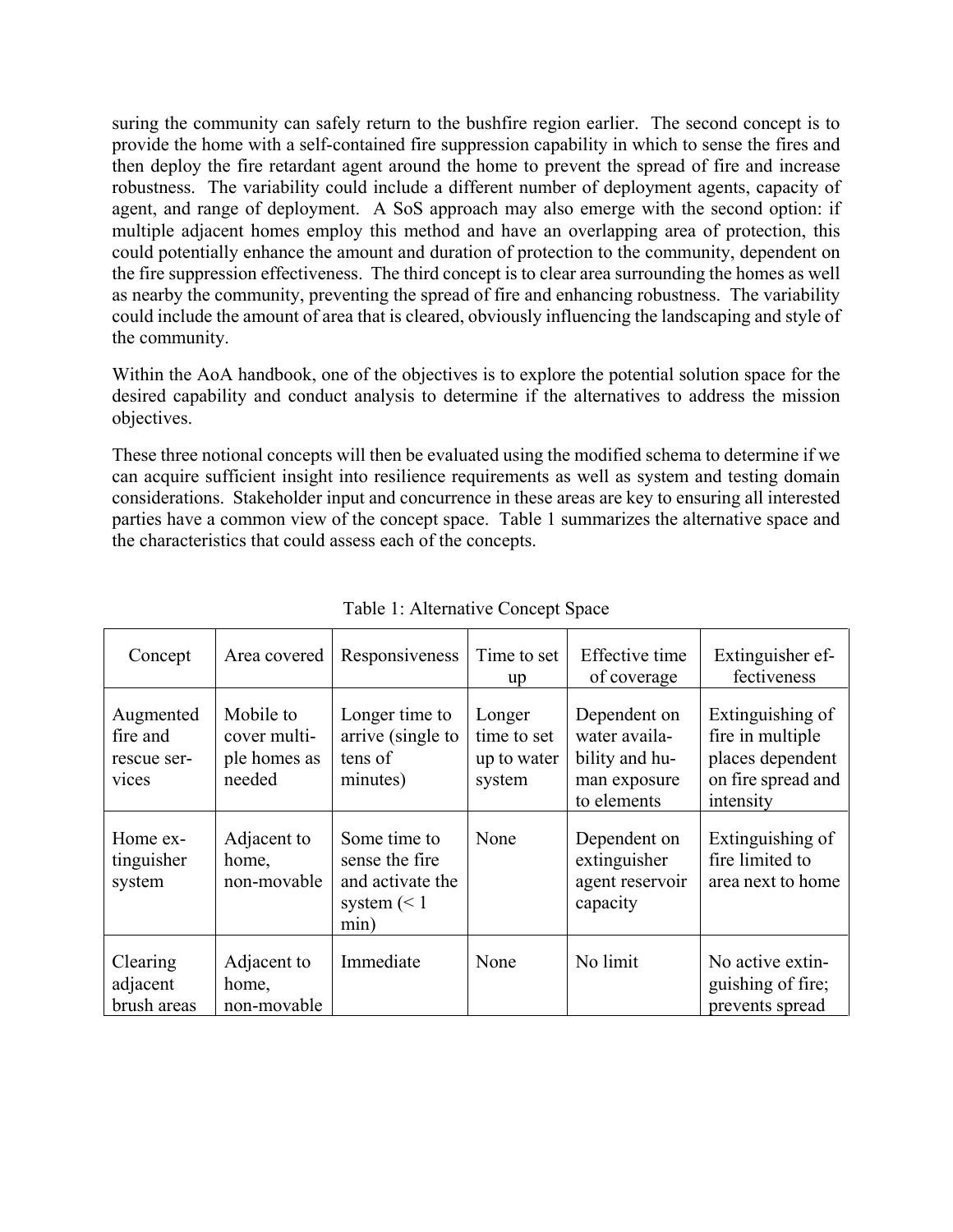### *Case Study: Bushfire Resilience*

The three alternatives are evaluated within the modified schema to evaluate the resilience insights that would be needed to satisfy house and neighborhood bushfire resilience. We hypothesize that the schema can provide sufficient traceability to evaluate the needed test environment to provide resilience to combat bushfires.

Utilizing the example criteria from Table 1, we will create an example scenario to evaluate the three alternatives, which may be initiated from a series of fires at randomized locations throughout the neighborhood, as described in Figure 2. For each of the alternatives, we examine what type of testing environment and instrumentation is needed to evaluate the neighborhood fire resilience. Within the figure, there are homes (outlined in green), brush areas, potential fire-starting areas (outlined in red), and firefighting accessible areas (outlined in yellow). Previous analysis (Flanigan and Robinson, 2020) evaluated the utility of a simulation of fire spread given this type of layout.



Figure 2. Overview of Neighborhood Layout and locations of fire-starting points

To investigate the concepts of resilience, we developed a simple first-order simulation that explores resilience, both at an individual household and for the entire neighborhood, of a typical neighborhood depicted in Figure 3. At each simulated time step, a random damage criterion calculated for household resilience against fire: if it passes, only minimal damage is accumulated; if it fails, the damage is increased and overall resilience is lowered. A house with lower resilience will be expected to degrade much quicker than houses with greater resilience. The figure on the left (Individual Resilience) shows this trend with the red triangles as a lower resilience, which succumbs to functional destruction of the household at a pre-defined level (in this example is 70% of the cumulative damage, indicated by the horizontal line). The lower resilient house achieves that level quicker than the medium resilience (blue square) and the higher resilience (green circle). We can extend the same approach to a neighborhood bushfire spread to other houses and investigate if using the resilience state of the previous house can be utilized for the current house situ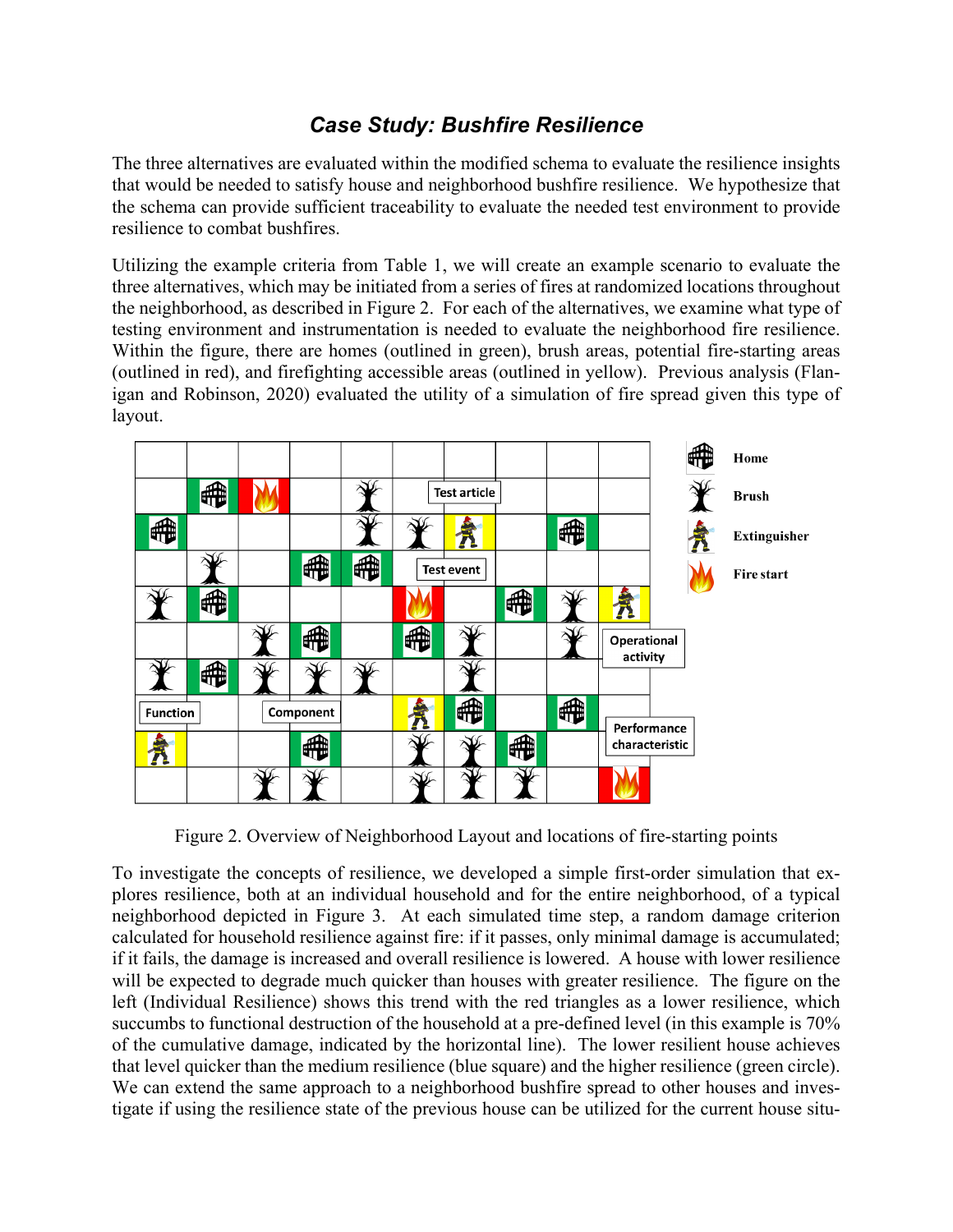ation (e.g. if my neighbor's house completely burns to the ground, there is a large likelihood that mine will too), with a look at three similar resilience levels, and how long it takes for the neighborhood to be completely unusable (in this case we set that at 50% of the houses).



Figure 3. Example Resilience Plots for Individual and Neighborhood Bushfire Resilience

# **Demonstrating the MBCD Approach**

To ascertain the viability of an MBCD approach, supported by an Analysis of Alternatives, we executed a thought-experiment consider how resilience can be considered. The thought experiment provides a structured approach of intellectual consideration, rather than deliberate real-world experimentation, in order to predict the viability an MBCD approach

## *Alternative 1: Additional Fire and Rescue Capabilities*

Adding the additional vehicles will provide mobile sources of firefighting capability, however, they will arrive on scene at a delayed time prior to the fires starting in the scenario. Note that benefit is gained through additional vehicles, there is an upper limit of how many vehicles are needed before additional vehicles do not provide additional value. The same applies to how quickly the vehicles arrive on scene, which may also affect the number of needed vehicles. Additional analysis may be needed to determine the minimum number of vehicles and/or minimum response time to assist in the resilience.

We may judge the ability of neighborhood resilience as positively influenced by additional fire vehicles responding to the incident and extinguishing the fires, as well as the distance between individual homes that may also influence the number of homes catching fire. There is a vulnerable time point if the vehicles do not arrive in time that the neighborhood will be lost, regardless of how many vehicles arrive. We may identify an additional critical time that the homes and surrounding areas must be resilient to damage before reaching an irreparable point, which may be traced to the individual home resilience.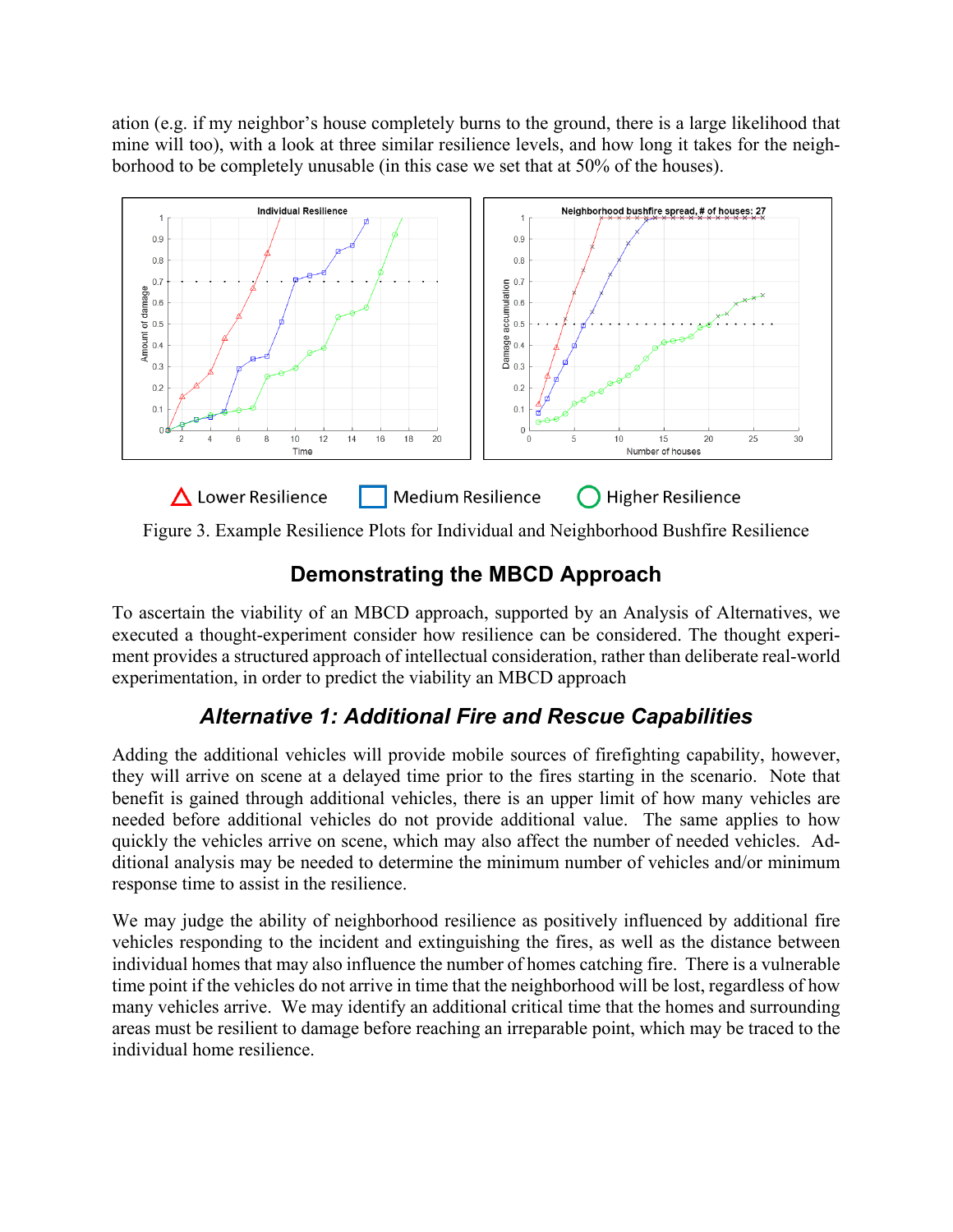### *Alternative 2: Individual Home Sprinkler Systems*

As these systems are installed in the individual homes, these will have a short time delay before activating their extinguishing agents. As these systems are already installed, these will be immediately available for use when the scenario starts. Note that not every home may have sprinklers installed, so further analysis may be needed to determine how many of these systems could be employed to provide additional resilience for the neighborhood. For the individual resilience, we may evaluate how much protection the individual home can provide, with the extinguisher capacity a critical factor on maintaining the amount of protection. If the fire protection is exhausted, this may cause the fires to spread throughout the neighborhood, to evaluate the neighborhood resilience, where we may look at the critical time point where protection must endure. This will be a critical quantity of individual resilience to watch for in terms of protection duration, for both the individual home and collective neighborhood resilience time.

### *Alternative 3: Clearing of Brush Area between Homes*

As these areas are cleared, this may slow the spread of fire between homes, if the fire continues to spread throughout the neighborhood. This approach may affect the individual resilience if multiple brush areas are adjacent to an individual home, thus hastening the damage potential to the home. For the neighborhood resilience, we may evaluate the quickness of fire spread from home to home, and potentially affect the critical time to save the neighborhood. Note that brush clearing may not be achievable between every home, so additional analysis may be needed to determine how much brush would need to be cleared: perhaps the areas nearest the closely spaced homes could be cleared in order to influence the resilience.

### *Resilience Design Principles*

We perform a quick-look analysis (Table 2) of the 14 principles as applied to the three alternatives to address bushfire resilience within a neighborhood to determine if the alternatives could fully, partially, or not address each of the principles. Through this quick-look analysis the applicably of the MBCD schema to these principles, in the context of bushfire resilience, is considered.

Note that a single alternative will not fully address all resilience principles, but the overlap of multiple alternatives may provide additional resilience.

| Number | Principle                | Considered within<br>the MBCD schema                  | Application to<br>case study                             | Alternative<br>1: Addition-<br>al Fire and<br>Rescue Ca-<br>pabilities | Alternative<br>2: Individual<br>Home<br>Sprinkler<br><b>Systems</b> | Alternative 3:<br>Clearing of<br>Brush Area<br>between<br>Homes |
|--------|--------------------------|-------------------------------------------------------|----------------------------------------------------------|------------------------------------------------------------------------|---------------------------------------------------------------------|-----------------------------------------------------------------|
| 1      | Absorption               | Yes, applicable to the<br><b>Operational Activity</b> | Ability to ab-<br>sorb (extin-<br>guish) the<br>bushfire | Yes                                                                    | Yes                                                                 | N <sub>0</sub>                                                  |
| 2      | Physical Re-<br>dundancy | Yes, applicable to the<br>Component                   | Multiple in-<br>stances of the                           | Yes                                                                    | Yes                                                                 | N <sub>0</sub>                                                  |

Table 2: Alternative Concept Space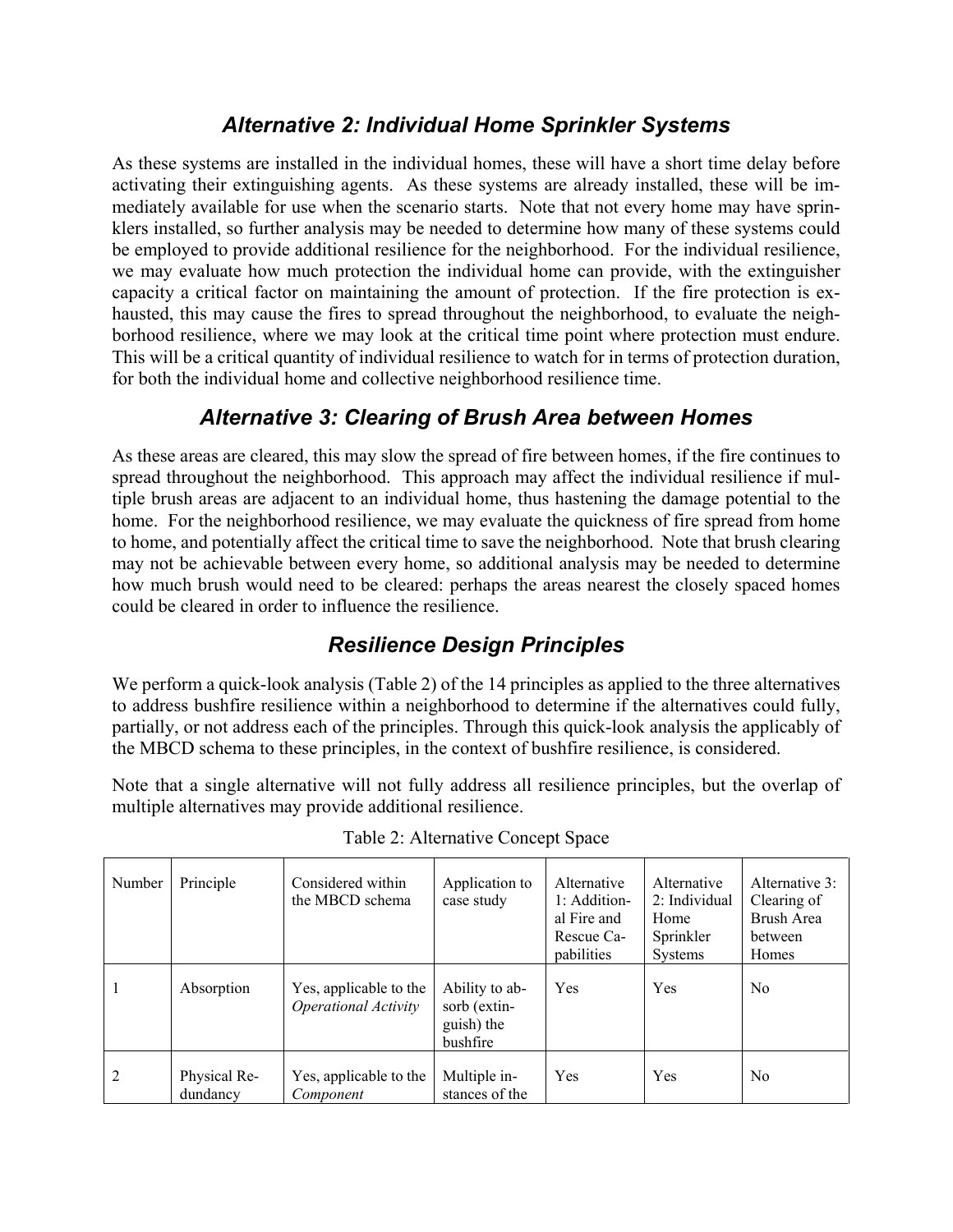|    |                          |                                                                   | capability                                                                                              |         |         |     |
|----|--------------------------|-------------------------------------------------------------------|---------------------------------------------------------------------------------------------------------|---------|---------|-----|
| 3  | Functional<br>Redundancy | Yes, applicable to the<br><b>Function</b>                         | Different ways<br>to extinguish<br>the bushfire                                                         | Yes     | No      | No  |
| 4  | Layered De-<br>fense     | Yes, applicable to the<br>Operational Activity                    | Provides more<br>than a single<br>point of failure                                                      | Yes     | Yes     | No  |
| 5  | Human in the<br>Loop     | Yes, applicable to the<br><b>Operational Node</b>                 | Provide a hu-<br>man in the<br>system                                                                   | Yes     | No      | No  |
| 6  | Reduce Com-<br>plexity   | Yes, applicable to the<br><b>Operational Node</b><br>architecture | Minimize the<br>number of<br>complex<br>components<br>and interfaces                                    | No      | Partial | Yes |
| 7  | Reorganization           | Yes, applicable to the<br><b>Operational Node</b><br>architecture | Can change<br>structure in<br>face of a threat                                                          | Yes     | No      | No  |
| 8  | Reparability             | Yes, applicable to the<br>Operational Activity                    | Can be re-<br>stored to full<br>operational<br>capability if<br>damaged<br>(during the<br>event)        | Partial | No      | No  |
| 9  | Localized Ca-<br>pacity  | Yes, applicable to the<br><b>Operational Node</b><br>architecture | May enable<br>gradual deg-<br>radation if one<br>segment is<br>damaged dur-<br>ing the event            | No      | No      | Yes |
| 10 | Loose Cou-<br>pling      | Yes, applicable to the<br><b>Operational Node</b><br>architecture | Limit failures<br>to propagate<br>throughout the<br>system                                              | No      | No      | Yes |
| 11 | Drift Correc-<br>tion    | Yes, applicable to the<br>Operational Activity                    | Measures can<br>be taken if<br>failure is ap-<br>proaching, and<br>can correct<br>(during the<br>event) | Yes     | No      | No  |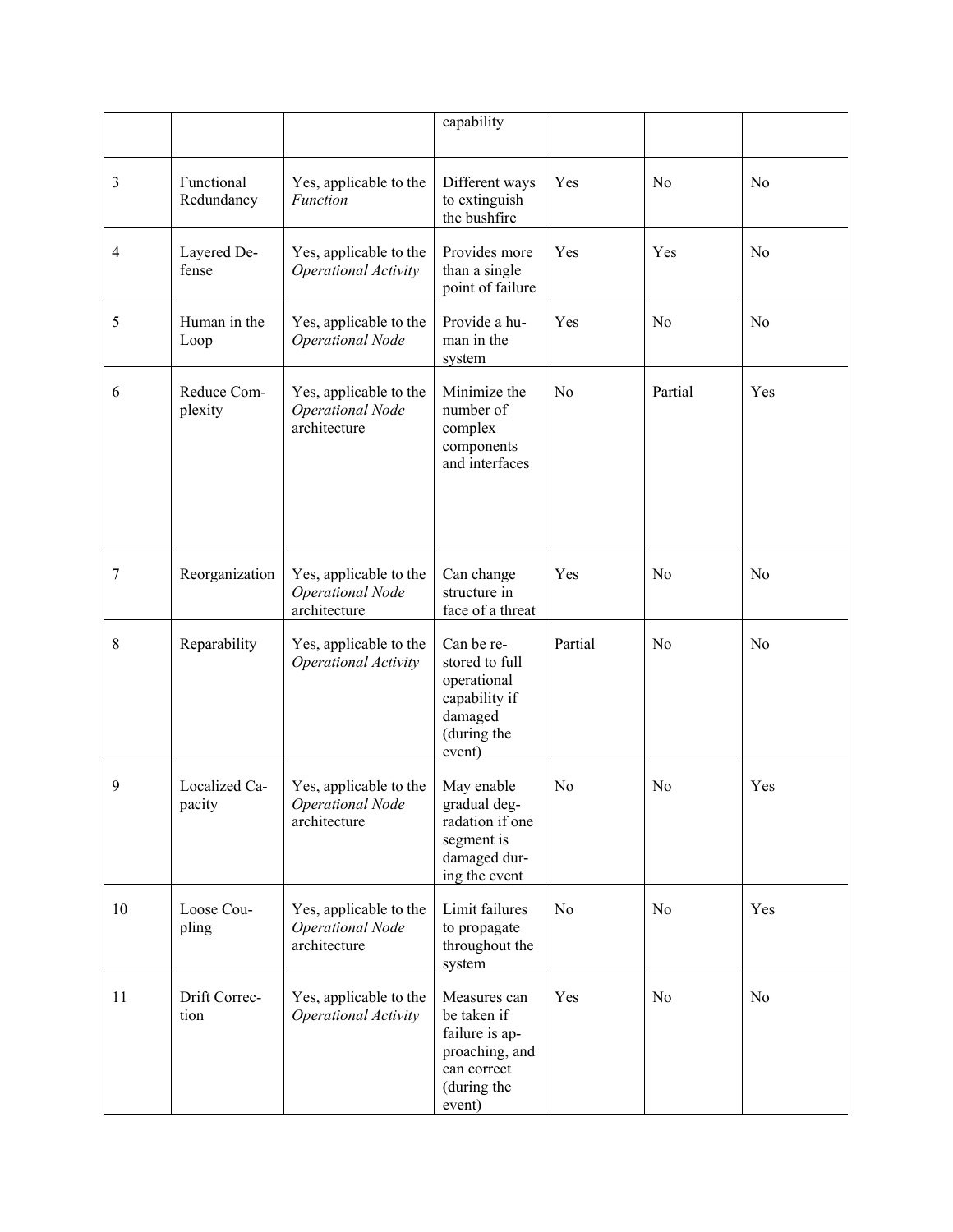| 12 | Neutral State                        | Yes, applicable to the<br>Operational Activity                  | Humans can<br>delay taking<br>action and<br>survey the<br>situation                                                | Yes     | Partial | N <sub>o</sub> |
|----|--------------------------------------|-----------------------------------------------------------------|--------------------------------------------------------------------------------------------------------------------|---------|---------|----------------|
| 13 | Inter-Node<br>Interaction            | Yes, applicable to the<br>Operational Infor-<br>mation/Needline | Communicates<br>or cooperates<br>with other<br>nodes (neigh-<br>borhood dur-<br>ing the event)                     | Partial | Partial | Yes            |
| 14 | Reduce Hid-<br>den Interac-<br>tions | Yes, applicable to the<br>Item/Links                            | Determine if<br>harmful inter-<br>actions be-<br>tween alterna-<br>tives can be<br>reduced (dur-<br>ing the event) | Yes     | No      | N <sub>o</sub> |

#### **Summary**

We have utilized a refined MBCD schema to evaluate the different types of resilience at the individual (system) and group (SoS) level, as well as what types of test structures and analysis that may help to develop resilience requirements for the system of interest. The thought-experiment demonstrated the adequacy of the MBCD approach to design for resilience at the early concept phase. Through the consideration of different alternatives, this may provide insight for decision makers to consider the level of resilience that is desired.

#### **Next Steps**

This paper was based on a thought-experiment to explore the viability of the MBCD approach to inform the determination of resilience in the design of systems of systems. Whilst this provided early indications that the MBCD approach is a viable method, we recognize that there is a need to increase the validity of this research by increasing the fidelity of the experiment through real-world application. Additional analysis could be performed via both descriptive and analytical modelling means to determine the resilient requirements. Tabletop exercises with different stakeholders may help to identify their concerns with the different alternatives and how each could affect the community, and perhaps a form of systems thinking could graphically show the first and second order effects of introducing different solution sets to affect the entire resilience. For further detailed simulation, physical representation of the effects of the fire extinguisher against bushfires at the individual and group level can also serve to quantify the amount of resilience the community would need. Additional experimentation could be applied to different types of SoS to determine how they were able to anticipate, withstand, recover, and improve their resilience.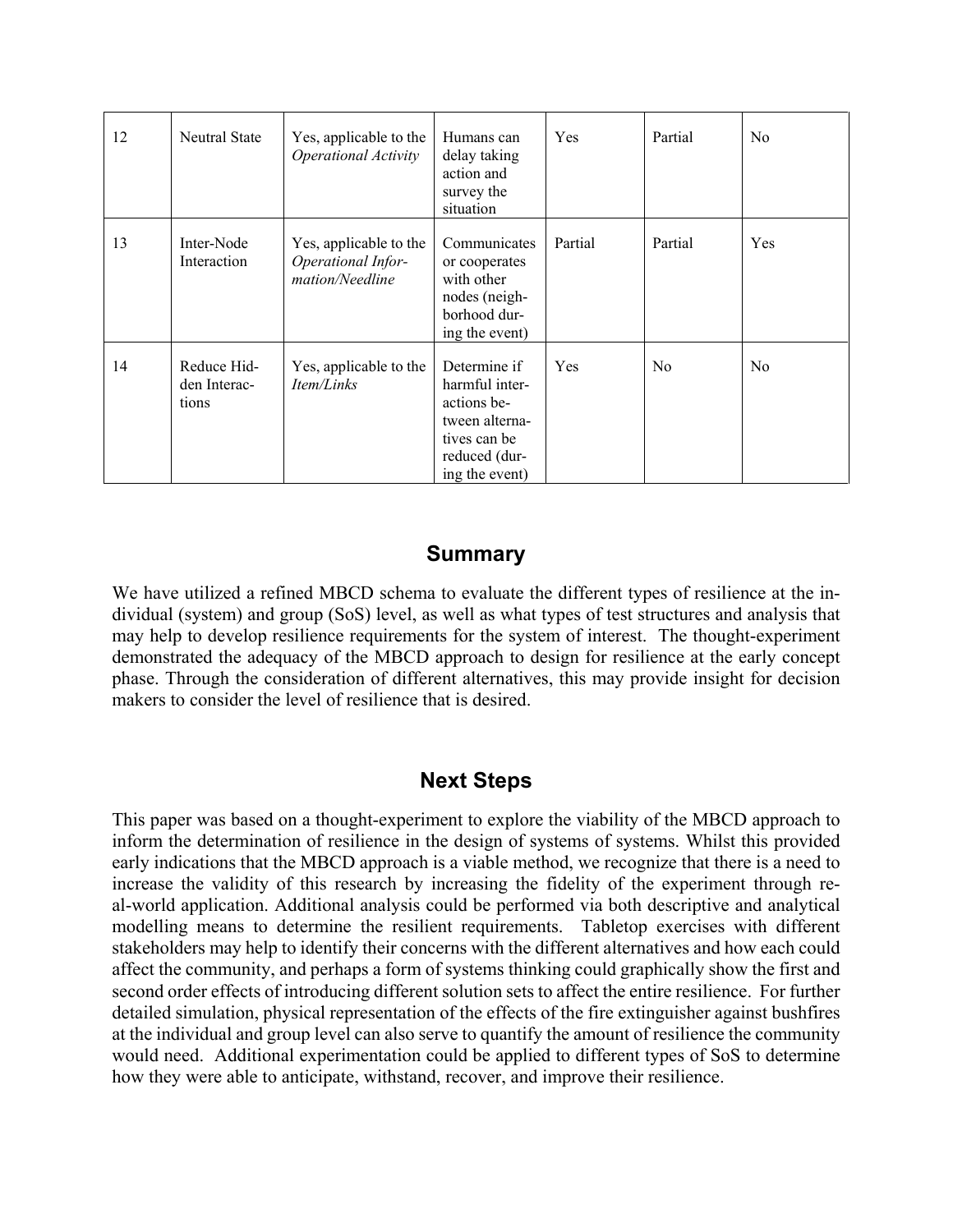#### **References**

Australian Government, Department of Defence, Defence Capability Development Manual, 2006.

- Bodeau, D., Brtis, J., Graubart, R. and Salwen, J., 2014, August. Resiliency techniques for systems-of-systems extending and applying the Cyber Resiliency Engineering Framework to the space domain. In 2014 7th International Symposium on Resilient Control Systems (ISRCS) (pp. 1-6). IEEE.
- Bodeau, D.J. and Graubart, R., 2011. Cyber resiliency engineering framework. MITRE CORP BEDFORD MA BEDFORD United States.
- Commonwealth of Australia, Royal Commission into National Natural Disaster Arrangements Report, 28 October 2020, ISBN: 978-1-921091-46-9.
- Flanigan, D. and Robinson, K., 2019, July. Exploring the Test and Evaluation Space using Model Based Conceptual Design (MBCD) Techniques. In INCOSE International Symposium (Vol. 29, No. 1, pp. 1072-1083).
- Flanigan, D. and Robinson, K., 2020, July. Employing Model Based Conceptual Design to Identify Test Range Resources Required to Validate the Delivered Solution. In INCOSE International Symposium (Vol. 30, No. 1, pp. 65-77).
- Force, US Air, 2008. Analysis of alternatives (AoA) handbook. Office of aerospace studies.
- Guidebook, Defense Acquisition, 2010. Defense Acquisition University. March, 19, p.2010.
- Jackson, S. and Ferris, T.L., 2013. Resilience principles for engineered systems. Systems Engineering, 16(2), pp.152-164.

Merriam Webster online dictionary, <www.merriam-webster.com>, accessed 15 November 2020.

Pyster, A., Olwell, D.H., Hutchison, N., Enck, S., Anthony Jr, J.F. and Henry, D., 2012. Guide to the systems engineering body of knowledge (SEBoK) v. 1.0. 1. Guide to the Systems Engineering Body of Knowledge (SEBoK).